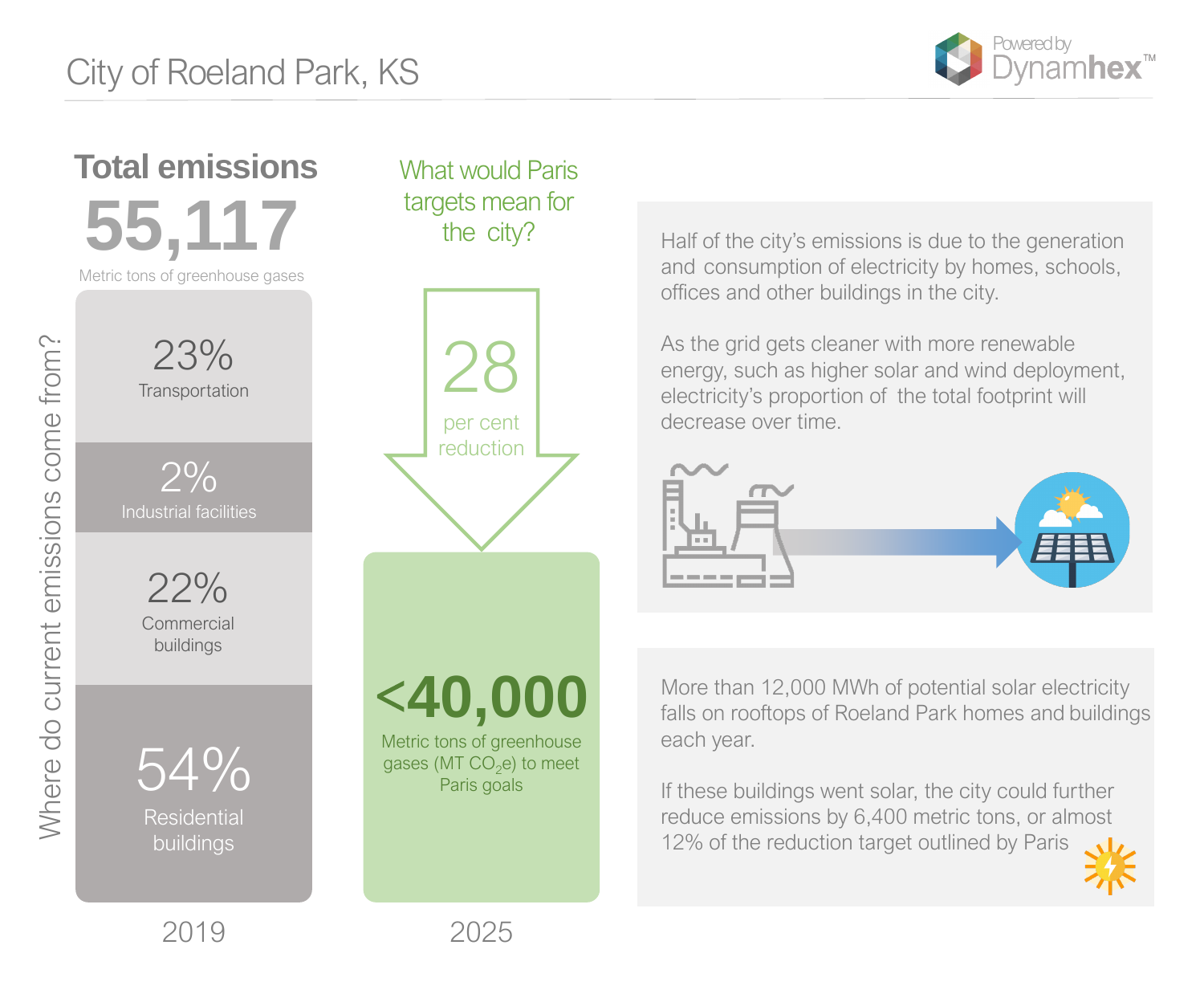## **Emissions** per capita